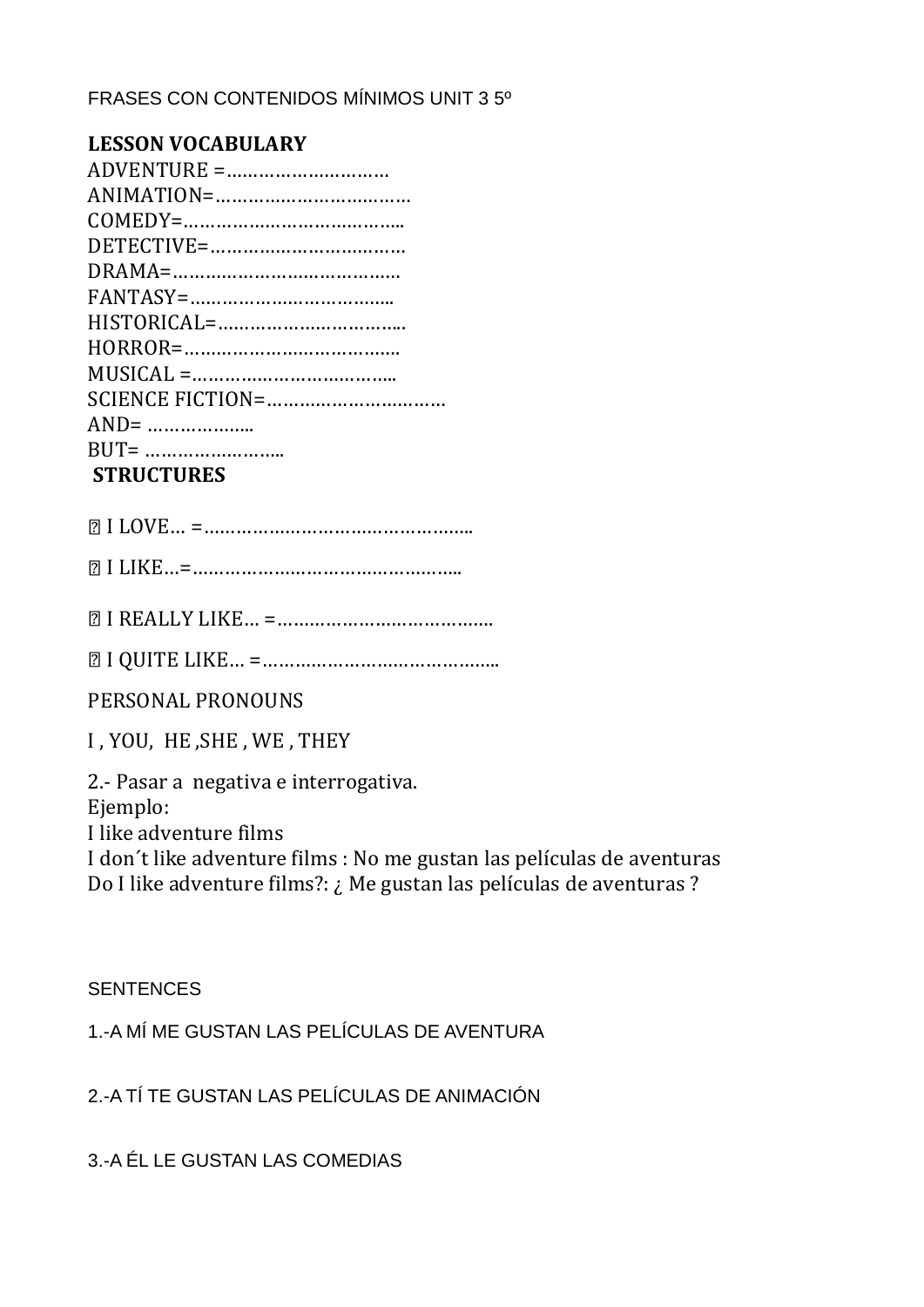4.-A ELLA LE GUSTAN LAS PELÍCULAS DE DETECTIVES

5.-A NOSOTROS NOS GUSTAN LOS LIBROS DE FANTASÍA

6.-A VOSOTROS OS GUSTAN LOS LIBROS HISTÓRICOS

7.-A ELLOS LES GUSTAN LOS MUSICALES

8.-A MÍ ME ENCANTAN LAS PELÍCULAS DE AVENTURA

9.-A TÍ TE GUSTAN BASTANTE LAS PELÍCULAS DE ANIMACIÓN

10.-A ÉL REALMENTE LE GUSTAN LAS COMEDIAS

11.-ELLA ODIA LAS PELÍCULAS DE DETECTIVES

12.-A NOSOTROS NOS GUSTAN LOS LIBROS DE FANTASÍA

13.-A VOSOTROS OS ENCANTA LAS PELÍCULAS DE CIENCIA FICCIÓN

14.-A ELLOS LES GUSTAN BASTANTE LOS MUSICALES

15.-A MÍ NO ME GUSTAN LAS PELÍCULAS DE AVENTURA

16.-A TÍ NO TE GUSTAN LAS PELÍCULAS DE ANIMACIÓN

16.-A ÉL NO LE GUSTAN LAS COMEDIAS

18.-A ELLA NO LE GUSTAN LAS PELÍCULAS DE DETECTIVES

19.-A NOSOTROS NO NOS GUSTAN LOS LIBROS DE FANTASÍA

20.-A VOSOTROS NO OS GUSTAN LOS LIBROS HISTÓRICOS

21.-A ELLOS NO LES GUSTAN LOS MUSICALES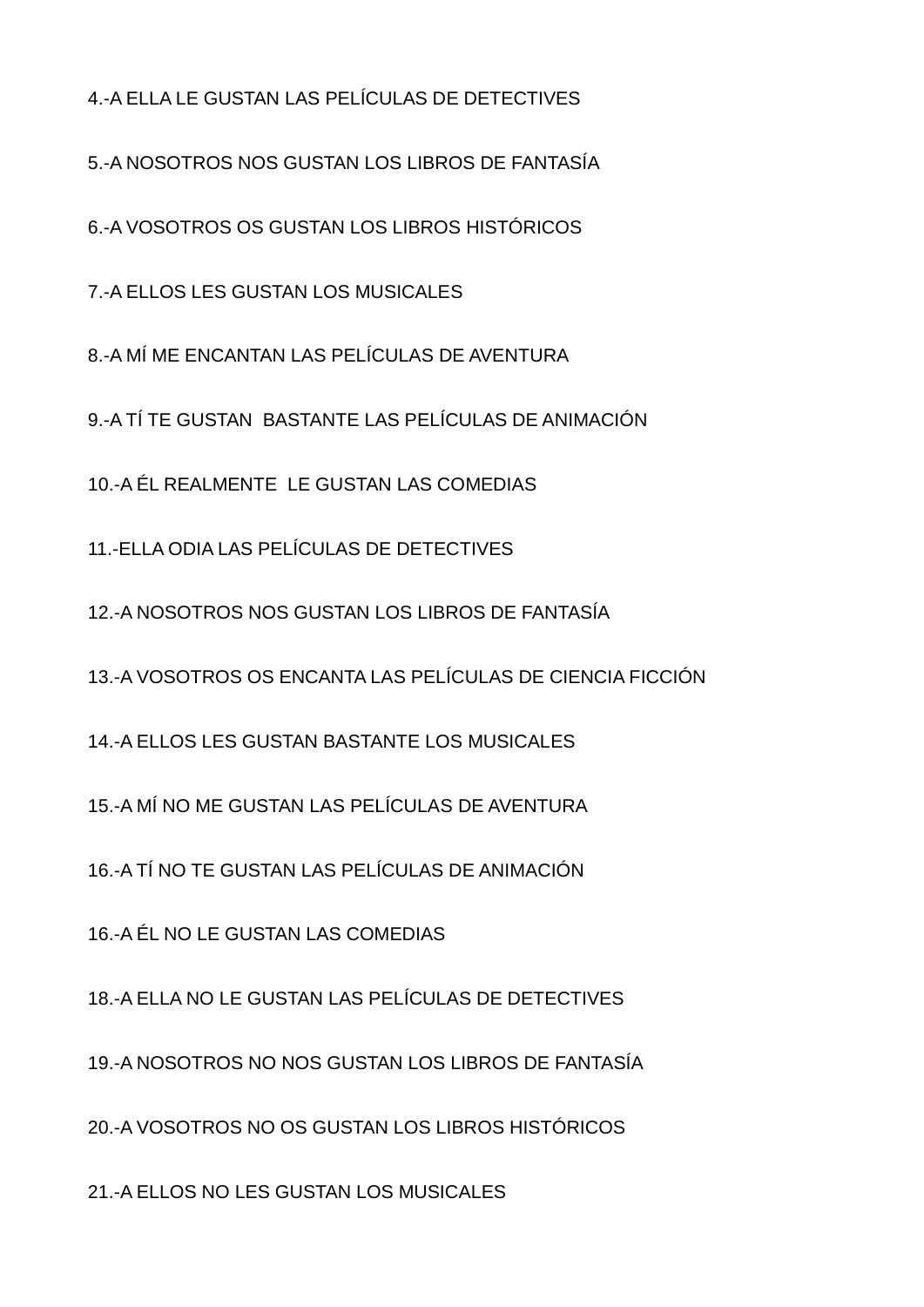22.-¿ A MÍ ME GUSTAN LAS PELÍCULAS DE AVENTURA ?

23.-¿ A TÍ TE GUSTAN LAS PELÍCULAS DE ANIMACIÓN ?

24.-¿ A ÉL LE GUSTAN LAS COMEDIAS ?

25.-¿ A ELLA LE GUSTAN LAS PELÍCULAS DE DETECTIVES ?

26.-¿A NOSOTROS NOS GUSTAN LOS LIBROS DE FANTASÍA ?

27.-¿ A VOSOTROS OS GUSTAN LOS LIBROS HISTÓRICOS?

28.-¿A ELLOS LES GUSTAN LOS MUSICALES?

29.-A MÍ ME GUSTAN LAS PELÍCULAS DE AVENTURA Y LAS PELÍCULAS DE ANIMACIÓN

30.-A ÉL LE GUSTAN LAS COMEDIAS Y LAS PELÍCULAS DE DETECTIVES

31.-A NOSOTROS NOS GUSTAN LOS LIBROS DE FANTASÍA Y LOS LIBROS **HISTÓRICOS** 

PERO NO NOS GUSTAN LOS MUSICALES

32.-A TÍ TE GUSTAN LAS PELÍCULAS DE ANIMACIÓN LAS PELÍCULAS DE AVENTURA PERO NO TE GUSTAN

33.-A ELLA LE GUSTAN LAS PELÍCULAS DE DETECTIVES PERO NO LE GUSTAN LAS COMEDIAS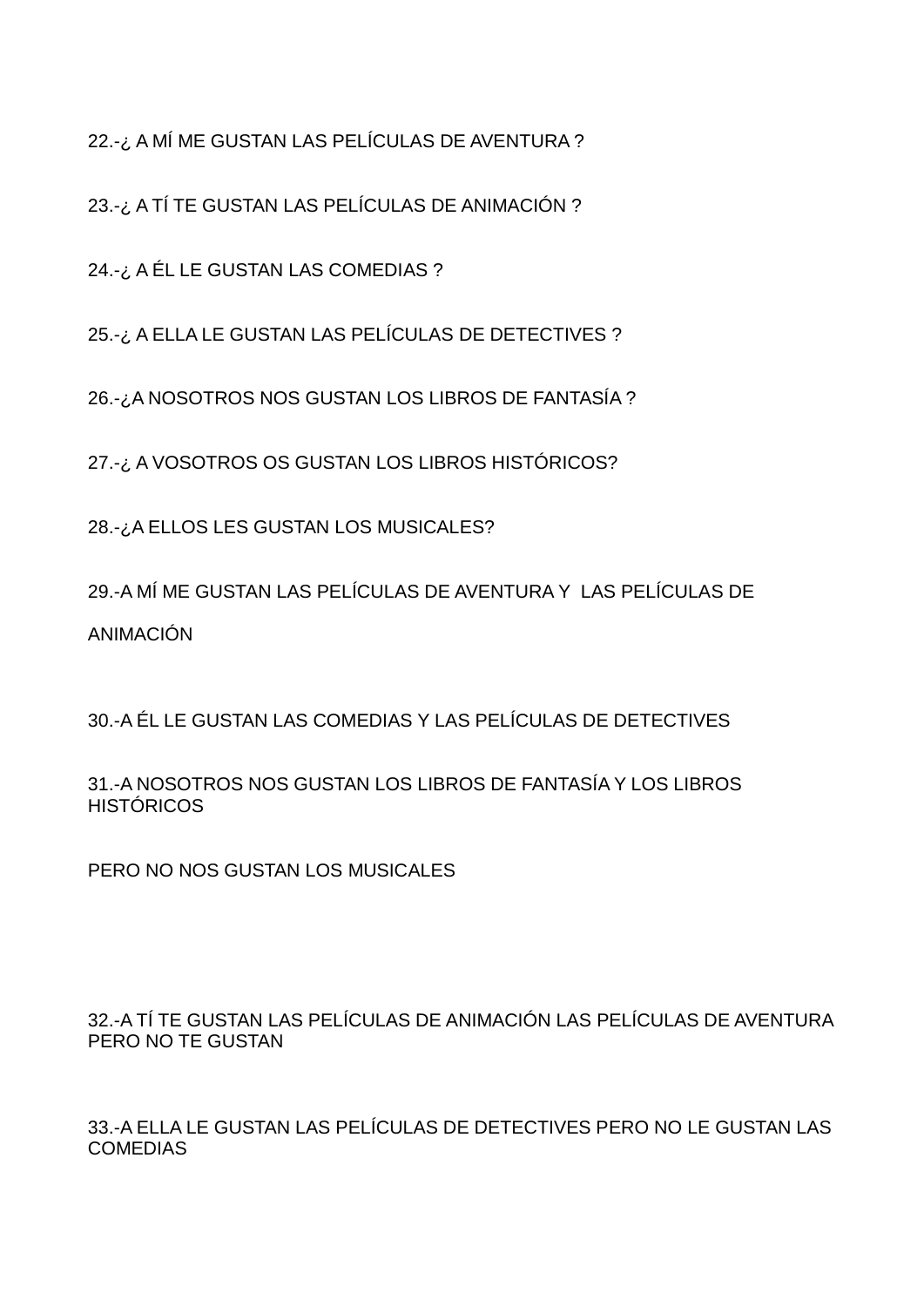34.- A VOSOTROS OS GUSTAN LOS LIBROS HISTÓRICOS PERO NO OS GUSTAN LOS LIBROS DE FANTASÍA

35.-A ELLOS LES GUSTAN LOS MUSICALES PERO ODIAN LAS PELÍCULAS DE **TERROR** 

### **THIS : ESTE ESTA ESTO THAT: ESE ESA ESO AQUEL AQUELLA AQUELLO**

#### **THESE : ESTOS ESTAS THOSE : ESOS ESAS AQUELLOS AQUELLAS**

- 36.- ESTA PELÍCULA ES BRILLANTE
- 37.- ESE LIBRO ES DIVERTIDÍSIMO
- 38.- ESTAS PELÍCULAS SON ABURRIDAS
- 39,- ESOS LIBROS SON CONMOVEDORES
- 40.- ESAS PELÍCULAS SON EMOCIONANTES
- 41.- AQUEL LIBRO ES TERRORÍFICO
- 42,- ESTE LIBRO ES MARAVILLOSO
- 43.- ESA PELÍCULA ES BASURA
- 44.-ESTA PELÍCULA NO ES BRILLANTE
- 45.- ESE LIBRO NO ES DIVERTIDÍSIMO
- 46.- ESTAS PELÍCULAS NO SON ABURRIDAS
- 47.- ESOS LIBROS NO SON CONMOVEDORES